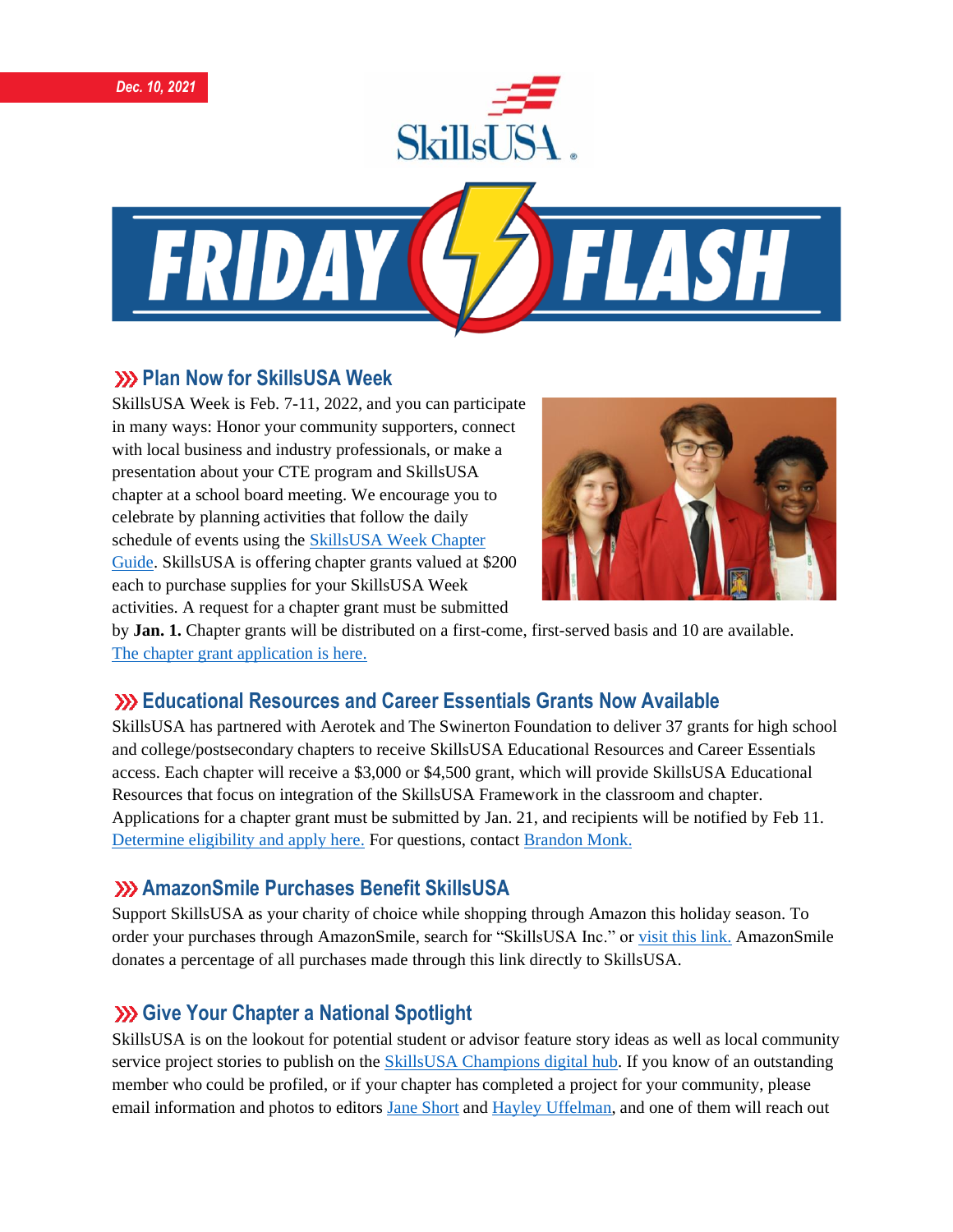to you. You can als[o submit your details through this online form.](https://skillsusachampions.org/submit-a-story/) This is a great assignment for a local chapter reporter. All story leads are appreciated!

## **XXX** Honorary Life and Outstanding Educator Nominations Open

If you would like to nominate an individual for recognition by SkillsUSA as an Honorary Life Member or Outstanding Career and Technical Educator, please complete [the online applications here.](https://www.skillsusa.org/membership-resources/awards/) The deadline is **Feb. 15.** For questions, contact [Laura Rauch.](mailto:lrauch@skillsusa.org)

### **EXAMPLE STANDER STATES STATES STATES STATES STATES**

CareerSafe's annual National Youth Safety Video Contest challenges students to create a two-minute video demonstrating workplace safety. All submissions should be sent to CareerSafe by **March 1.** The winning students will receive a SkillsUSA prize pack and a scholarship of up to \$2,500, and the winning school will receive a prize of up to \$5,000. For more information and to submit your entry[, visit the](https://www.careersafeonline.com/scholarships/video-contest)  [CareerSafe website here.](https://www.careersafeonline.com/scholarships/video-contest)

# **SkillsUSA Store Holiday Gift Guide**

The best way to spread holiday cheer is by giving the gift of SkillsUSA! You can never go wrong with a cozy sweater or warm scarf for your favorite advisor, administrator or officers. If that is not your style, SkillsUSA offers technology gifts, jewelry, wallets and more for those perfect gifts! Shop now on [The](https://skillsusastore.mybrightsites.com/products/716995)  [SkillsUSA Store!](https://skillsusastore.mybrightsites.com/products/716995)



# **Overflowing with Professional Development Opportunities**

Please join your fellow advisors for our SkillsUSA Professional Development offerings. Learn more on [our online training calendar.](https://www.skillsusa.org/events-training/) Completion certificates are provided for each session. [Use this Google Doc](https://docs.google.com/document/d/1d2EvwsmdelNzm-WK7pTGSokJTbWZXcFDOODai32SGzk/edit) to learn how to access your professional membership benefits online. [A PDF of the 2021-22 Professional](https://www.skillsusa.org/wp-content/uploads/2021/09/SkillsUSA-2021-Professional-Development-Opportunities-v9.pdf)  [Development Opportunities is available here.](https://www.skillsusa.org/wp-content/uploads/2021/09/SkillsUSA-2021-Professional-Development-Opportunities-v9.pdf) For questions, contact [Karolina Belen.](mailto:kbelen@skillsusa.org)

# **SkillsUSA Scholarships Now Open for Applications**

Applications for several scholarships are now open to benefit SkillsUSA students in pursuit of higher education or certification in their chosen fields. Help spread the word about these opportunities:



- The Marsha Daves Memorial Scholarship is open to current SkillsUSA state officers who are high school seniors or college/postsecondary students with another year of school. The deadline for applications is **Feb. 1.**
- The new #MasteroftheTrade Scholarship is open to SkillsUSA members enrolled in HVACR or general construction programs who plan to study HVACR at the college/postsecondary level in the 2022-23 or 2023-24 school year. The deadline for applications is **March 1.**